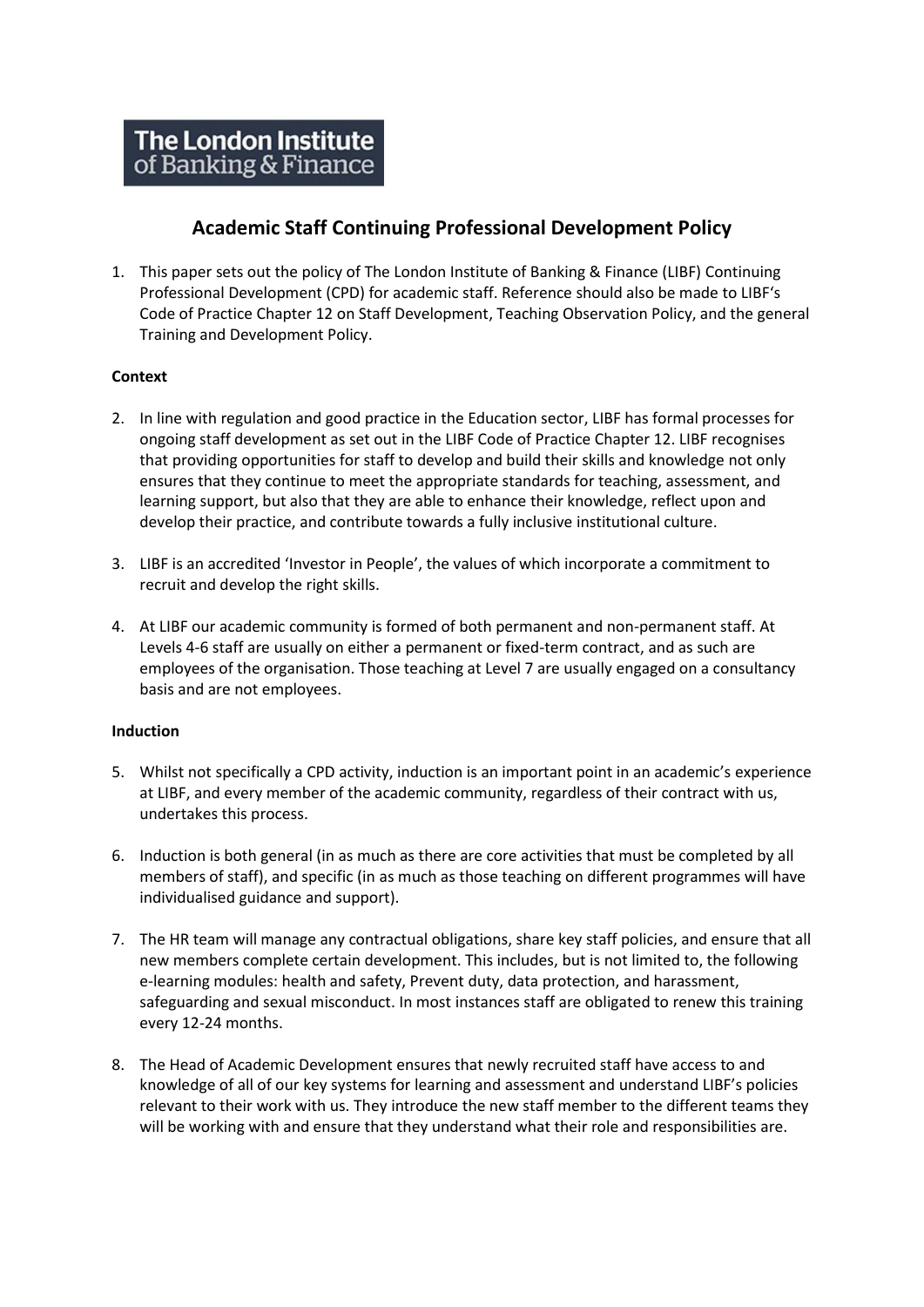9. Where relevant, the appropriate Head of Programme will offer an induction specific to the Programme that the member of staff is teaching on.

#### **CPD activities available to all staff**

- 10. LIBF encourages staff to participate in a range of CPD activities to enhance their knowledge, reflect upon and develop their practice, and contribute towards a fully inclusive institutional culture.
- 11. LIBF has an expectation that all staff will be aware of their own strengths, weaknesses, and motivations, and that each individual will take responsibility for their personal learning and development. Our academic staff will be supported in these endeavours by both their line manager (see 14 below), and the Head of Academic Development.
- 12. As outlined in LIBF's Teaching Observation Policy, all relevant staff will be observed at least twice each year. One will be a coaching observation, undertaken by the Head of Academic Development or, on occasion, the Director of Studies, and the other will be a peer observation (which enables a sharing of best practice both ways). Thus, every academic will have an opportunity to be a peer observer.
- 13. Together with session-based learner feedback and assessment results, these observations give each academic an opportunity to reflect upon their practice and consider areas for development.
- 14. All employees have an allocated line manager. Development of skills and knowledge will form a part of those line management discussions. Permanent staff will meet at least monthly with the manager, and during these meetings will identify any development activities, which will be recorded in our HR system. Appraisal and development are therefore threaded through the year rather than at a single point review meeting.
- 15. Those academics on short-term contracts do have an allocated line manager but one-to-one meetings are less frequent and held when necessary. Any staff engaged on a consultancy basis do not have an allocated line manager but will be offered one-to-one meetings with the Director of Studies should they want them. In both instances faculty are invited to regular team meetings.
- 16. Each academic is invited to have a meeting with the Head of Academic Development at least annually. Delivered in a coaching style this will form an opportunity to reflect upon any gaps in their knowledge and skills and to explore areas of practice that the individual would like to enhance. These meetings will also help to inform the range of development workshops delivered to the academic community, e.g. mental health awareness, giving feedback, designing engaging learning experiences etc (see section 18).
- 17. It is likely that development targets are formed from the activities outlined in sections 12-15. Together with their line manager staff will discuss the best approaches to undertaking the necessary development, and achievement will be monitored at their one-to-ones.
- 18. All members of faculty are encouraged, and supported, to become Fellows of Advance HE and to become Certified Management and Business Educators via the Chartered Association of Business Schools. In all cases that support will be in terms of achieving these professional designations, and for permanent staff this may also include financial support.